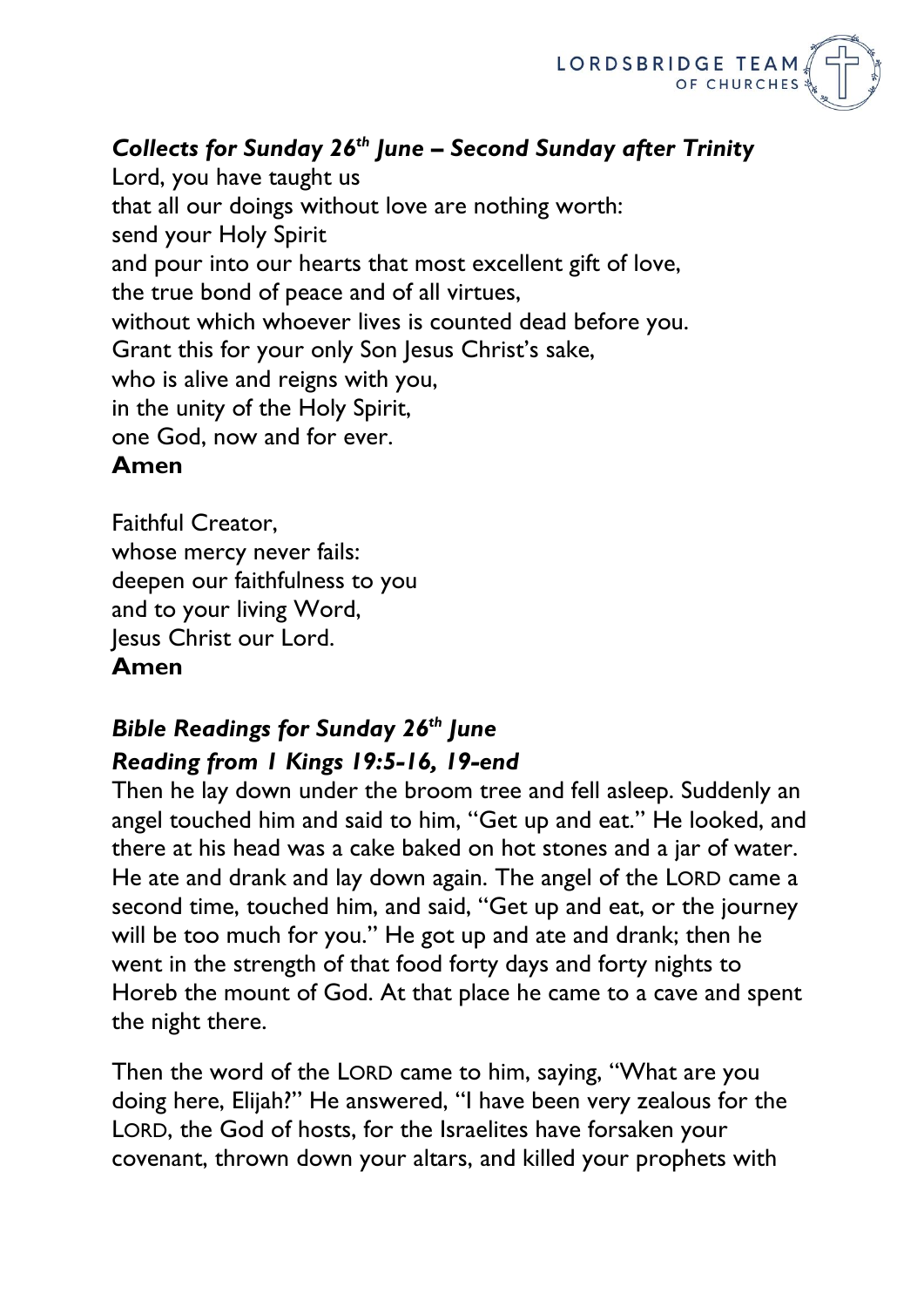

the sword. I alone am left, and they are seeking my life, to take it away."

He said, "Go out and stand on the mountain before the LORD, for the LORD is about to pass by." Now there was a great wind, so strong that it was splitting mountains and breaking rocks in pieces before the LORD, but the LORD was not in the wind, and after the wind an earthquake, but the LORD was not in the earthquake, and after the earthquake a fire, but the LORD was not in the fire, and after the fire a sound of sheer silence. When Elijah heard it, he wrapped his face in his mantle and went out and stood at the entrance of the cave. Then there came a voice to him that said, "What are you doing here, Elijah?" He answered, "I have been very zealous for the LORD, the God of hosts, for the Israelites have forsaken your covenant, thrown down your altars, and killed your prophets with the sword. I alone am left, and they are seeking my life, to take it away." Then the LORD said to him, "Go, return on your way to the wilderness of Damascus; when you arrive, you shall anoint Hazael as king over Aram. Also you shall anoint Jehu son of Nimshi as king over Israel, and you shall anoint Elisha son of Shaphat of Abel-meholah as prophet in your place.

So he set out from there and found Elisha son of Shaphat, who was plowing. There were twelve yoke of oxen ahead of him, and he was with the twelfth. Elijah passed by him and threw his mantle over him. He left the oxen, ran after Elijah, and said, "Let me kiss my father and my mother, and then I will follow you." Then Elijah said to him, "Go back again, for what have I done to you?" He returned from following him, took the yoke of oxen, and slaughtered them; using the equipment from the oxen, he boiled their flesh and gave it to the people, and they ate. Then he set out and followed Elijah and became his servant.

This is the word of the Lord. **Thanks be to God.**